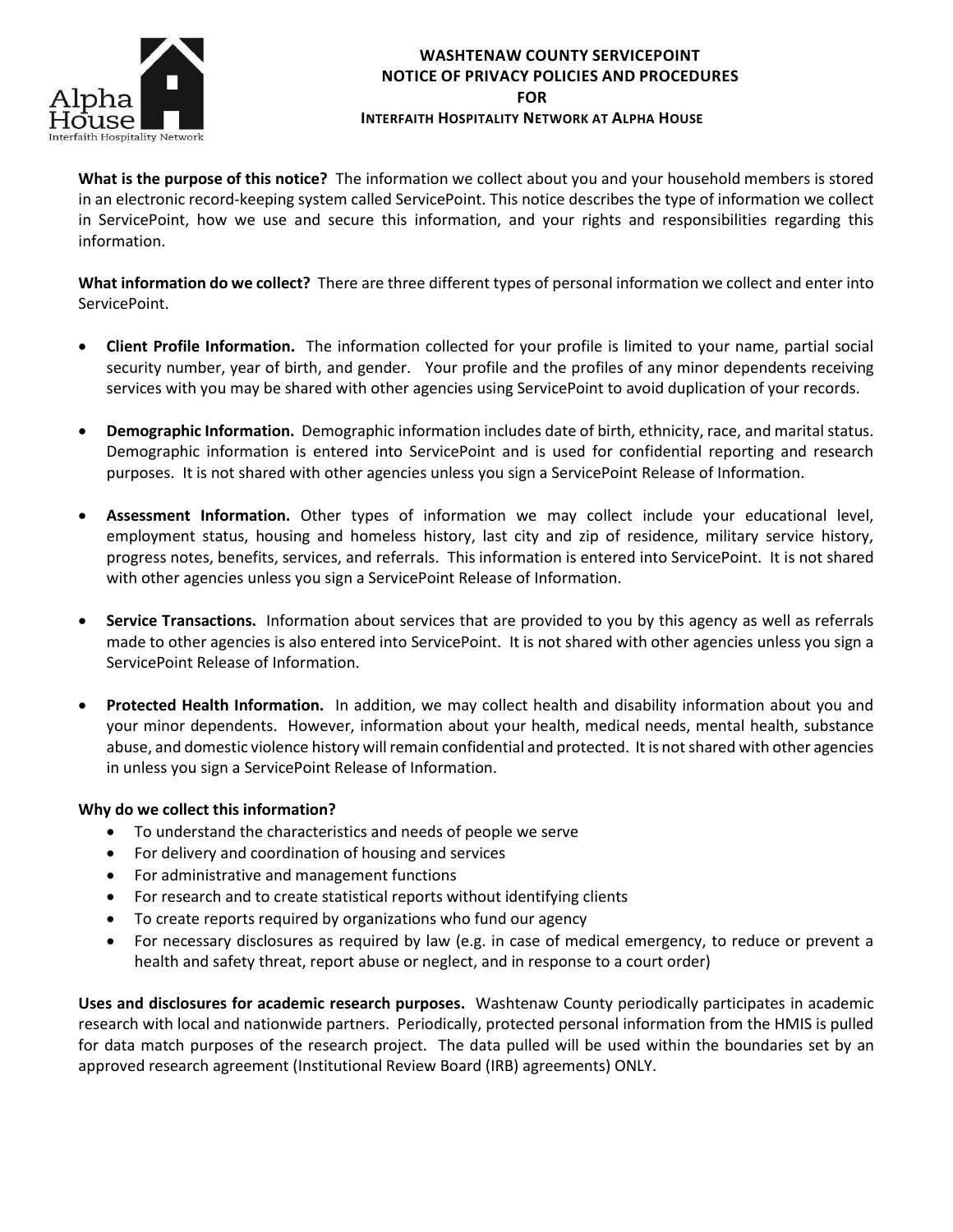**How is personal information protected?** We treat personal information securely and confidentially. Access to all the information stored in ServicePoint is limited to those who need access to provide services. The people with access to the system receive training in privacy protection and must comply with ServicePoint user policies and applicable laws. We maintain physical, electronic, and procedural safeguards to protect personal information against unauthorized use and disclosure. Identifying data, such as your name, date of birth, and SSN are removed so that you will remain anonymous on any reports released to local, state or federal agencies.

**What other agencies have access to personal information?** Systems Administrators at the Michigan Coalition Against Homelessness (MCAH) and the Washtenaw County Office of Community and Economic Development manage the ServicePoint system. They have access to all ServicePoint records because they provide statistical reports without identifying client information and provide customer support to agency staff using ServicePoint.

In addition, ServicePoint is used by many housing and service delivery agencies in the state of Michigan. A complete list of these agencies is posted on the MCAH website at [www.mihomeless.org.](http://www.mihomeless.org/) This list is updated as participating agencies change. The following agencies in Washtenaw County use ServicePoint:

- Ann Arbor Housing Commission
- Avalon Housing Inc. Washtenaw County
- Catholic Social Services- Washtenaw County MPRI
- Department of Health and Human Services- Washtenaw County
- Interfaith Hospitality Network- Washtenaw County
- Michigan Ability Partners (MAP)- Washtenaw County
- Oakland Livingston Human Service Agency (OLSHA) Support Services for Veterans Families (SSVF) Program
- Ozone House*\* Exempt from sharing in HMIS*
- POWER, Inc
- Saint Joseph Mercy Hospital Social Work and Case Management Department
- The Salvation Army of Washtenaw County
- Shelter Association of Washtenaw County
- S.O.S Community Services- Washtenaw County
- University of Michigan Complex Care Management
- Veteran Administration Ann Arbor Health System
- Washtenaw County Community Mental Health (WC CMH)
- Washtenaw County Office of Community and Economic Development
- Washtenaw County Continuum of Care
- Washtenaw Housing Alliance
- Ypsilanti Housing Commission

**Is there a way to keep my personal information out of ServicePoint?** If you wish, your case worker may "close" your profile. If you complete a Closed Profile Request, your profile will be closed and no information about you will be shared with other agencies using ServicePoint. If you wish to have your profile closed, ask your case worker for a Closed Profile Request Form. NOTE: If you receive services at more than one agency, your profile will remain shared with those agencies. Even if your profile is closed, your information will still be entered into ServicePoint and will be visible to ServicePoint system administrators.

**What are your rights?** As a client receiving services from an agency participating in ServicePoint, you have the following rights:

 **Access to your information.** You have the right to view and request corrections to your ServicePoint record. At your request, we will prepare a report of your records or assist you in viewing them within three business days. If we believe your existing record is accurate and complete, we may make a note of your correction request rather than changing the information.